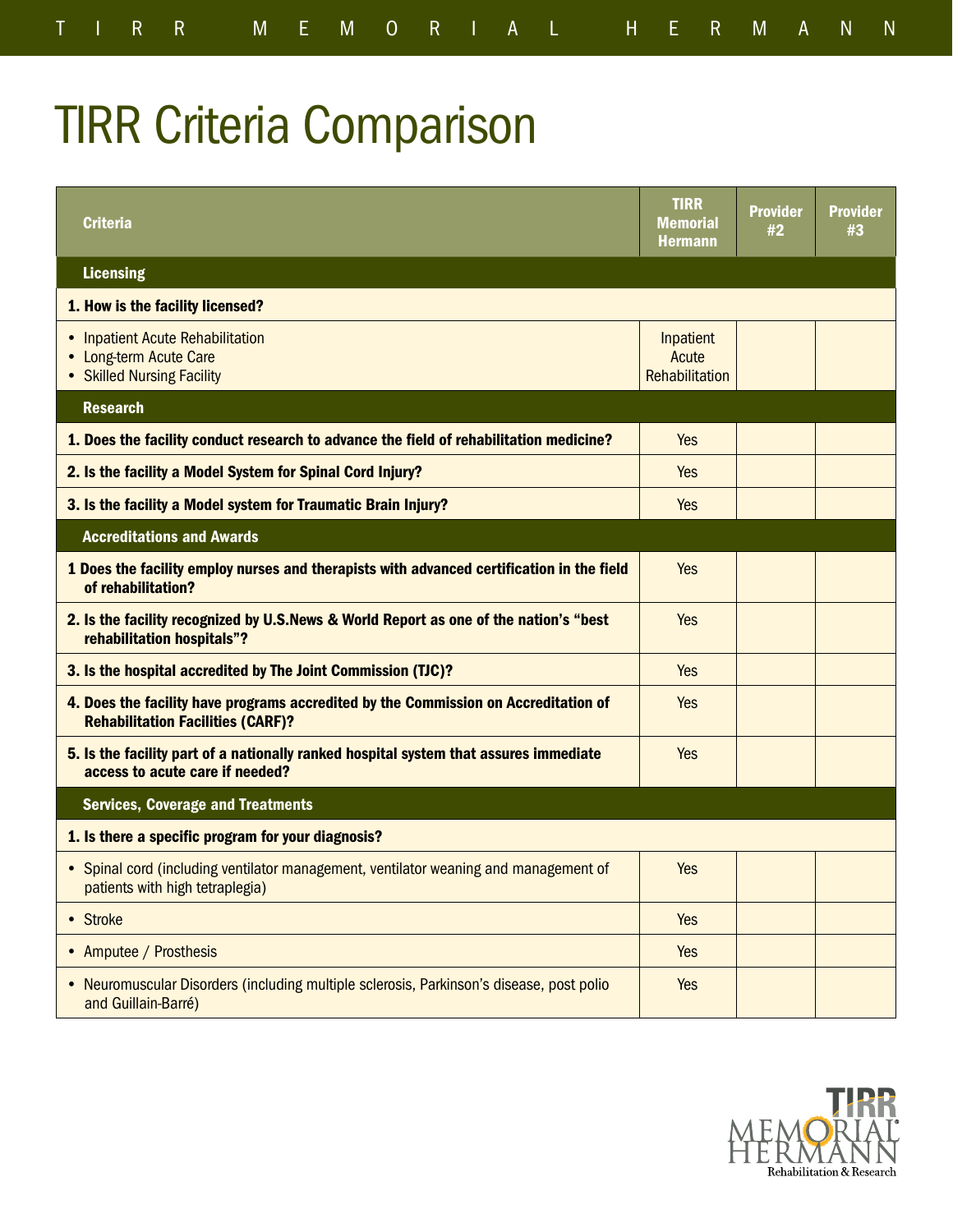|                                                                                            | <b>TIRR</b>                |                       |                       |
|--------------------------------------------------------------------------------------------|----------------------------|-----------------------|-----------------------|
| <b>Criteria</b>                                                                            | Memorial<br><b>Hermann</b> | <b>Provider</b><br>#2 | <b>Provider</b><br>#3 |
| • Brain Injury (including traumatic brain injury and minimally conscious)                  | Yes                        |                       |                       |
|                                                                                            |                            |                       |                       |
| • Multiple Trauma                                                                          | Yes                        |                       |                       |
| • Other                                                                                    |                            |                       |                       |
| 2. Does the facility offer multidisciplinary therapy services provided by full-time staff? |                            |                       |                       |
| • Physical therapist                                                                       | Yes                        |                       |                       |
| • Occupational therapist                                                                   | <b>Yes</b>                 |                       |                       |
| • Rehabilitation nurse                                                                     | <b>Yes</b>                 |                       |                       |
| • Speech-Language pathologist                                                              | Yes                        |                       |                       |
| • Case manager                                                                             | <b>Yes</b>                 |                       |                       |
| • Social worker                                                                            | <b>Yes</b>                 |                       |                       |
| • Clinical dietitian                                                                       | Yes                        |                       |                       |
| • Psychologist/Neuropsychologist                                                           | Yes                        |                       |                       |
| • Respiratory therapist                                                                    | <b>Yes</b>                 |                       |                       |
| • Music therapist                                                                          | Yes                        |                       |                       |
| • Therapeutic recreation therapist                                                         | Yes                        |                       |                       |
| • Pharmacist                                                                               | Yes                        |                       |                       |
| • Chaplain                                                                                 | Yes                        |                       |                       |
| 3. Does the facility have 24-hour onsite physician coverage?                               | Yes                        |                       |                       |
| 4. Does the facility have 24-hour in-house coverage for respiratory therapy?               | Yes                        |                       |                       |
| 5. Does the facility offer rehabilitation therapy services seven days a week?              | <b>Yes</b>                 |                       |                       |
| 6. Are therapies provided in a specialized rehabilitation gym?                             | <b>Yes</b>                 |                       |                       |
| 7. Does the rehabilitation facility provide aquatic/pool therapy?                          | <b>Yes</b>                 |                       |                       |
| <b>Special Needs</b>                                                                       |                            |                       |                       |
| 1. Does the facility provide                                                               |                            |                       |                       |
| • Serial casting                                                                           | <b>Yes</b>                 |                       |                       |
| • Seating and mobility                                                                     | <b>Yes</b>                 |                       |                       |
| • Spasticity management, including botox and baclofen                                      | <b>Yes</b>                 |                       |                       |
| • Bowel and bladder management                                                             | Yes                        |                       |                       |
| • Urodynamics                                                                              | <b>Yes</b>                 |                       |                       |
| • Swallowing/Dysphagia                                                                     | Yes                        |                       |                       |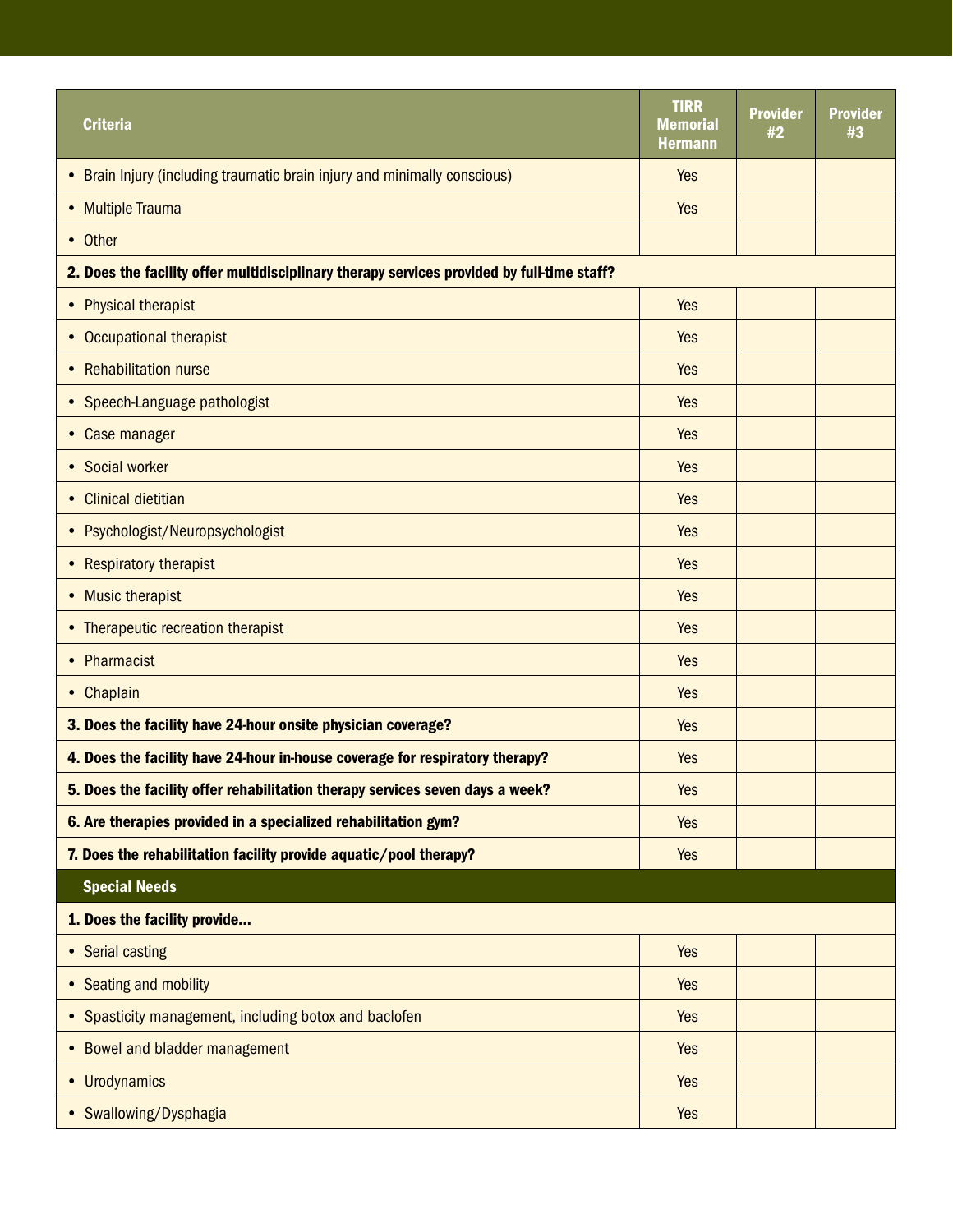| <b>Criteria</b>                                                                                                                                                                                                            | <b>TIRR</b><br><b>Memorial</b><br><b>Hermann</b> | <b>Provider</b><br>#2 | <b>Provider</b><br>#3 |
|----------------------------------------------------------------------------------------------------------------------------------------------------------------------------------------------------------------------------|--------------------------------------------------|-----------------------|-----------------------|
| 2. Does the hospital provide swallowing evaluations and the treatment of<br>swallowing disorders?                                                                                                                          | <b>Yes</b>                                       |                       |                       |
| 3. Does the hospital provide specialized speech services for trach and vent patients?                                                                                                                                      | Yes                                              |                       |                       |
| 4. Does the facility have the ability to manage wounds?                                                                                                                                                                    | <b>Yes</b>                                       |                       |                       |
| 5. Does the facility have the ability to manage dialysis?                                                                                                                                                                  | <b>Yes</b>                                       |                       |                       |
| <b>Education and Progress Updates</b>                                                                                                                                                                                      |                                                  |                       |                       |
| 1. Do family members and patients meet with physicians and care team weekly to set<br>goals and discuss progress?                                                                                                          | Yes                                              |                       |                       |
| 2. Are patients educated in the skills needed to maximize their independence<br>(ambulation, activities of daily living, communication, equipment, adjustment<br>issues, skin care, bowel and bladder care and sexuality)? | <b>Yes</b>                                       |                       |                       |
| 3. Does the facility offer patient and family education and groups that are specific to<br>your diagnosis?                                                                                                                 | Yes                                              |                       |                       |
| <b>Adolescent Patients</b>                                                                                                                                                                                                 |                                                  |                       |                       |
| 1. Does the facility offer specialized services for adolescent patients?                                                                                                                                                   | <b>Yes</b>                                       |                       |                       |
| 2. Does the facility offer onsite school for adolescents, taught by certified school<br>district teachers?                                                                                                                 | <b>Yes</b>                                       |                       |                       |
| <b>Community Reintegration</b>                                                                                                                                                                                             |                                                  |                       |                       |
| 1. Are vocational needs evaluated by the rehabilitation team?                                                                                                                                                              | <b>Yes</b>                                       |                       |                       |
| 2. Are community reintegration outings offered?                                                                                                                                                                            | <b>Yes</b>                                       |                       |                       |
| 3. Are qualified patients allowed passes for a home adjustment trial period?                                                                                                                                               | Yes                                              |                       |                       |
| 4. Does your care team address home modification strategies as needed to assist<br>with discharge planning?                                                                                                                | <b>Yes</b>                                       |                       |                       |
| 5. Does the facility offer comprehensive discharge planning to assist with the<br>transition to home?                                                                                                                      | <b>Yes</b>                                       |                       |                       |
| <b>Admissions and Follow-up Care</b>                                                                                                                                                                                       |                                                  |                       |                       |
| 1. How many inpatient rehabilitation patients are treated per year?                                                                                                                                                        | $1,200+$                                         |                       |                       |
| 2. Does the facility have the capability to admit patients seven days a week?                                                                                                                                              | <b>Yes</b>                                       |                       |                       |
| 3. Does the facility admit international patients?                                                                                                                                                                         | Yes                                              |                       |                       |
| 4. Does the hospital provide a continuum of care, including acute rehabilitation and<br>specialized outpatient services?                                                                                                   | <b>Yes</b>                                       |                       |                       |